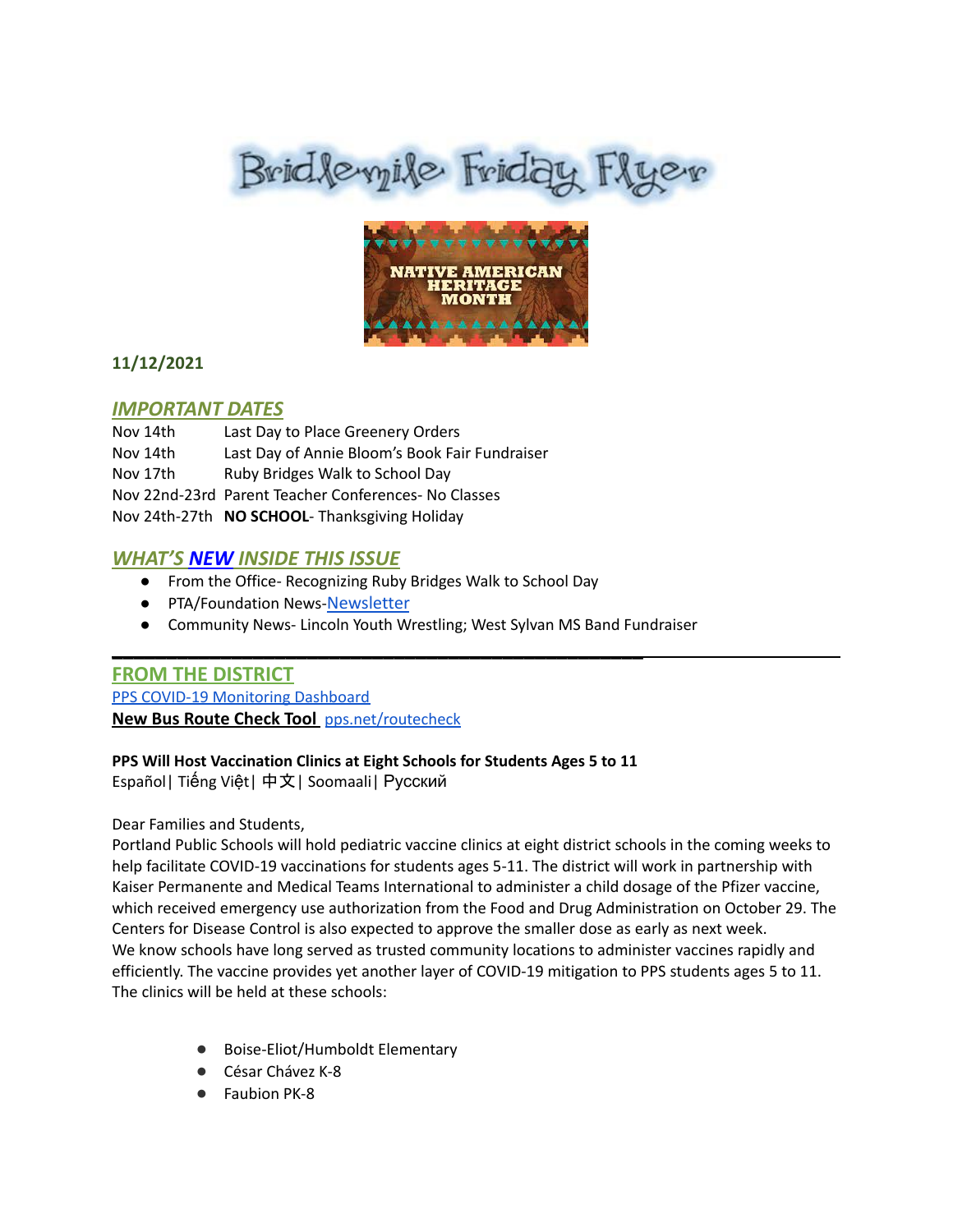- Lent Elementary
- Rigler Elementary
- Rosa Parks Elementary
- Scott Elementary
- Sitton Elementary

To receive a vaccine, students will need to be accompanied by a parent or guardian. COVID-19 vaccine and booster shots, as well as flu shots, will also be available for parents and guardians at the clinics. The clinics will be held in the afternoon and evening to make after school or after work access easier for parents. **The dates and other information about the clinics will be announced soon.**

**\_\_\_\_\_\_\_\_\_\_\_\_\_\_\_\_\_\_\_\_\_\_\_\_\_\_\_\_\_\_\_\_\_\_\_\_\_\_\_\_\_\_\_\_\_\_\_\_\_\_\_\_\_\_\_\_\_\_\_\_\_\_\_\_\_**

**FROM THE NURSE** [Daily Illness Self Screening Checklist](https://docs.google.com/document/d/1BCX4STQyHfQh4JkMdLKu0uKWYnGFCvn4wGVBq88ew8I/edit?usp=sharing) [Guidelines for Illness](https://dochub.com/dburling/8YZWO9NV8gOAj8zKzEAy30/guidelines-for-illness-and-school-pdf?dt=PUWvfPjC-jaRG37TLi8v)

#### **IMMUNIZATIONS**

Please continue to bring in updated immunization information. This information must be provided to the school for input into the district's immunization database so that your child's record will reflect that they are up to date. Letters were mailed to parents whose children have incomplete immunization information. Should you receive a letter, please provide requested information as soon as possible. The school nurse Trudy Davis is available to address any questions that you may have. If you need assistance in locating a health care provider or clinic site, please contact Trudy tdavis@mesd.k12.or.us.

# **FROM THE OFFICE**

**November is Native American Heritage Month**. The month is a time to celebrate rich and diverse cultures, traditions, and histories and to acknowledge the important contributions of Native people.

**NAYA-** Native American Youth and Family Center [nayapdx.org](http://nayapdx.org). The Native American Youth Center (NAYA) is a family of numerous tribes and voices who are rooted in sustaining tradition and building cultural wealth. They provide culturally-specific programs and services drawing on the strengths of staff and volunteers to provide inclusive programming for Native Americans from infant to Elder. Contact Youth Advocacy Manager Daniel Guilfoyle [danielg@nayapdx.org](mailto:danielg@nayapdx.org) to get connected to a Youth Advocate in your area/school. Youth advocates assist Native American/Indigenous youth, whether they are self-identified or enrolled with a federally recognized tribe, with the following (if applicable):

- Meeting with the youth on a weekly-basis
- Tutoring Teaching good study habits
- Providing additional opportunities to build skills
- Able to gain access to resources and existing supportive caring relationships
- Build on youth's strengths
- If applicable, explore youth's cultural heritage through a variety of activities and service-learning opportunities.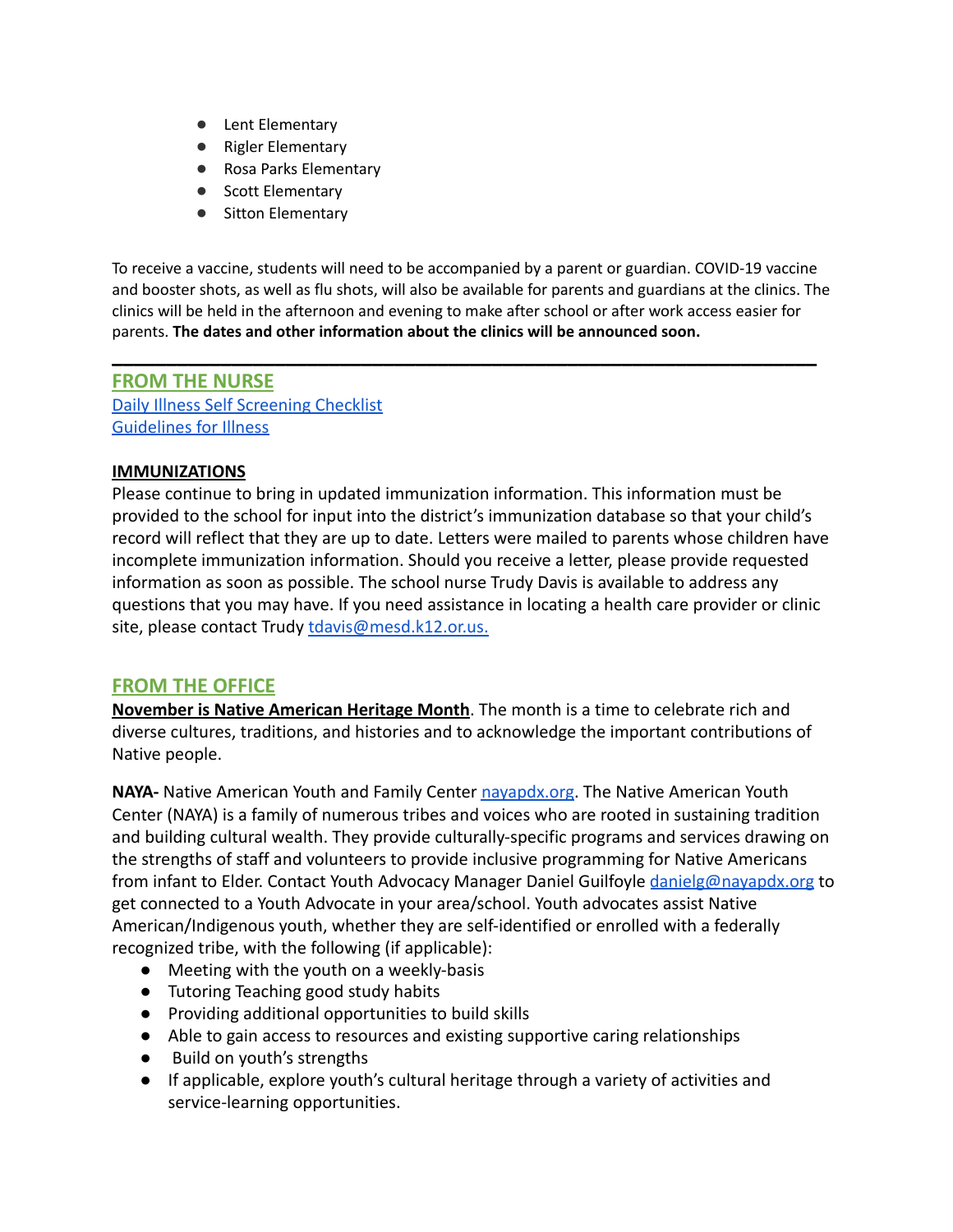# **Ruby Bridges Walk to School Day (RBWTSD)**

You are invited to honor Ruby Bridges Walk to School Day (RBWTSD) on November 17th. RBWTSD gives children the opportunity to celebrate Ruby's courage by walking to school.

Ruby Nell Bridges Hall was the first African American child to desegregate William Frantz Elementary School. In 1960, she walked through an angry crowd and into school, and became the first Black person to attend an all-white elementary school in New Orleans.

At six years old, Ruby's bravery helped pave the way for Civil Rights action in the American South. For more information visit San Mateo County's [resources website](https://lnks.gd/l/eyJhbGciOiJIUzI1NiJ9.eyJidWxsZXRpbl9saW5rX2lkIjoxMDEsInVyaSI6ImJwMjpjbGljayIsImJ1bGxldGluX2lkIjoiMjAyMTExMDkuNDg2MTkwMDEiLCJ1cmwiOiJodHRwczovL3NpdGVzLmdvb2dsZS5jb20vc21jb2Uub3JnL3Jid3RzZC9yZXNvdXJjZXM_dXRtX21lZGl1bT1lbWFpbCZ1dG1fc291cmNlPWdvdmRlbGl2ZXJ5In0.zXEWAEW5FzFlnp1u-yDUX9hFpuhl8T0csmHIG3bpE_g/s/1373160224/br/119574805451-l)

# **Office Reminder Updates/Requests**

- We are still working with PBOT in order to assess our traffic concerns; especially during our dismissal. In the meantime, please continue to adhere to state laws and practice safe driving.
- We are asking those parents who arrive early for dismissal to wait in an area where students or staff are not present. Our dismissal is at 2:15pm, consequently teachers may still be working with students outside and it can be a distraction and/or disruption when parents are waiting for dismissal in the same area that teachers and students are occupying. Thank you for understanding and adhering to this request.
- Please be sure your child is dressed appropriately as the days are consistently colder; including a jacket, hat or even gloves. It may also be a good idea to label **ALL** of your student's belongings as our lost & found is becoming quite full. Please stop by at dismissal time to claim your student's missing items.

# **CONFERENCES**

As you may already know, conferences are right around the corner. Conference dates are scheduled to take place on November 22-23. Please look out for communication from your classroom teachers for information pertaining to scheduling and access to virtual meeting links.

Creating a partnership with your child's teacher around your child's learning can make a big difference. Here is a link for some helpful tips to consider when attending parent/teacher conferences: [PPS School-Family partnerships](https://www.pps.net/Page/961)

# **For 5th Grade Families Only**

# **From PPS Enrollment & Transfer Department -ANNOUNCING NEW MIDDLE/HIGH SCHOOL TRANSFER CYCLE DATES**

Middle and high school transfer applications for the 2022-23 school year will be available November 29-December 17. A complete list of events during the cycle will be posted on the PPS Explore Your Options [webpage.](https://www.pps.net/Page/1024) Middle and high school transfer and dual assignment results will be announced in mid-January and uploaded to Synergy by February 1.

**REMINDER:** Please be sure you are using the Bridlemile Office email **[bridlemile-office@pps.net](mailto:bridlemile-office@pps.net) when sending an absence or dismissal notification in addition to**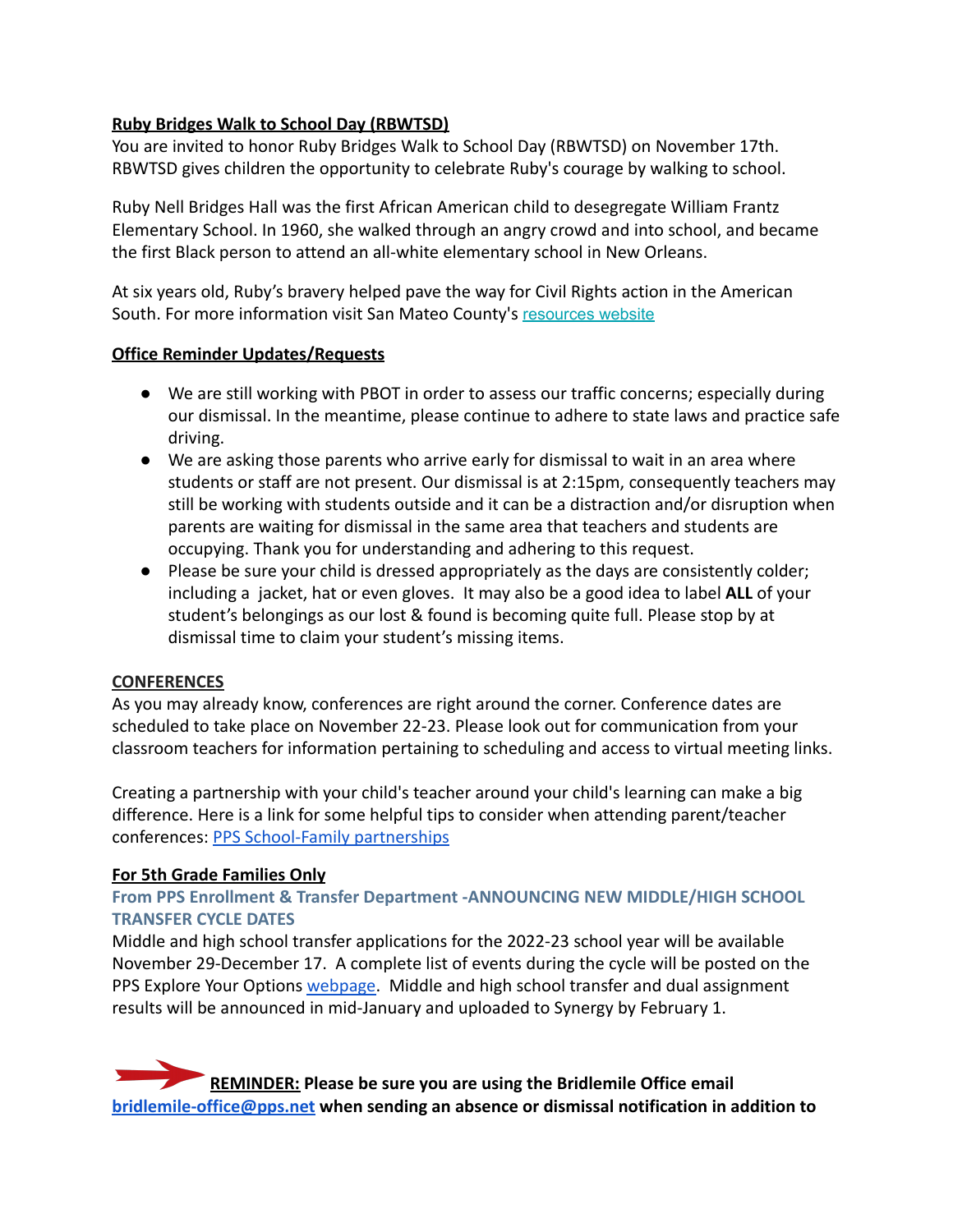#### **notifying your student's teacher. This is a shared mailbox and is checked by both Dana and Sonja. Thanks!**

#### **Dismissal- Car Pick up Queue**

Dear families,

We want to thank all of you for your continued support to ensure timely pick up of your kids at the end of each day. Dismissal is going pretty smoothly and we appreciate everyone's efforts! We do want to remind our car pick up families that we do have delivery trucks like Nutrition Services, FedEx, Office Depot, USPS and other vendors as well as other PPS vehicles that will need to pull up to the building on occasion and also for safety we need to keep the fire lanes open during school. If we can keep the parking lot clear as much as possible until around 2:00pm that would be greatly appreciated. Thank you so much for your understanding!

# **LIBRARY NEWS FROM MS. DAHINDEN**

#### **Annie Bloom's Online and in Store Book Fair**

This year Bridlemile will be partnering with Annie Bloom's bookstore for an online and in store fair. The fair will run from Monday, November 8th-Sunday, November 14th.

All purchases, including special orders, gift cards, puzzles, etc… , made in Annie Bloom's store will count towards the fair. Just mention "Bridlemile Book Fair" when purchasing the items. Online orders have an "order comments" section at checkout where customers can indicate the purchase goes towards the Bridlemile fair.

To access the fair click on this link: [Bridlemile](https://www.annieblooms.com/bridlemile-book-fair) Book Fair.

# **Oregon Battle of the Books 2022**

OBOB registration forms are due December 17th, 2021. Forms can be downloaded from the Bridlemile Library website. See [OBOB permission form.](https://sites.google.com/pps.net/bridlemile/obob) School battles will be held virtually during the month of February. For more information please contact volunteer coordinator Kelly Gillespie at kelanngillespie@gmail.com.

# **TECHNOLOGY NEWS FROM MS. DAHINDEN**

Having trouble logging into your student's account? There have been a few changes this year. Please see this page concerning [Student Accounts](https://www.pps.net/Page/1910). Your student's classroom teacher can reset his or her account if needed.

# **PTA/FOUNDATION NEWS**

PTA and Foundation [Newsletter](https://docs.google.com/document/u/1/d/e/2PACX-1vQlZCPHtKxqO7qpJwiwgoeaZ1ERHVLgg6z0JNYJMTulwn7xlOVY_X2I1ZV9nntsGHP57LEZ_uSufaFj/pub)

# **Holiday Greenery Sale Going on Now!**

Bridlemile's 5th grade classes have partnered with Teufel Farms to sell beautiful wreaths, garland, centerpieces, and dwarf Alberta Spruce trees. Shop early! Visit <https://my.cheddarup.com/c/5th-grade-holiday-greenery-sale> to place your order today. Orders are due by Sunday November 14th.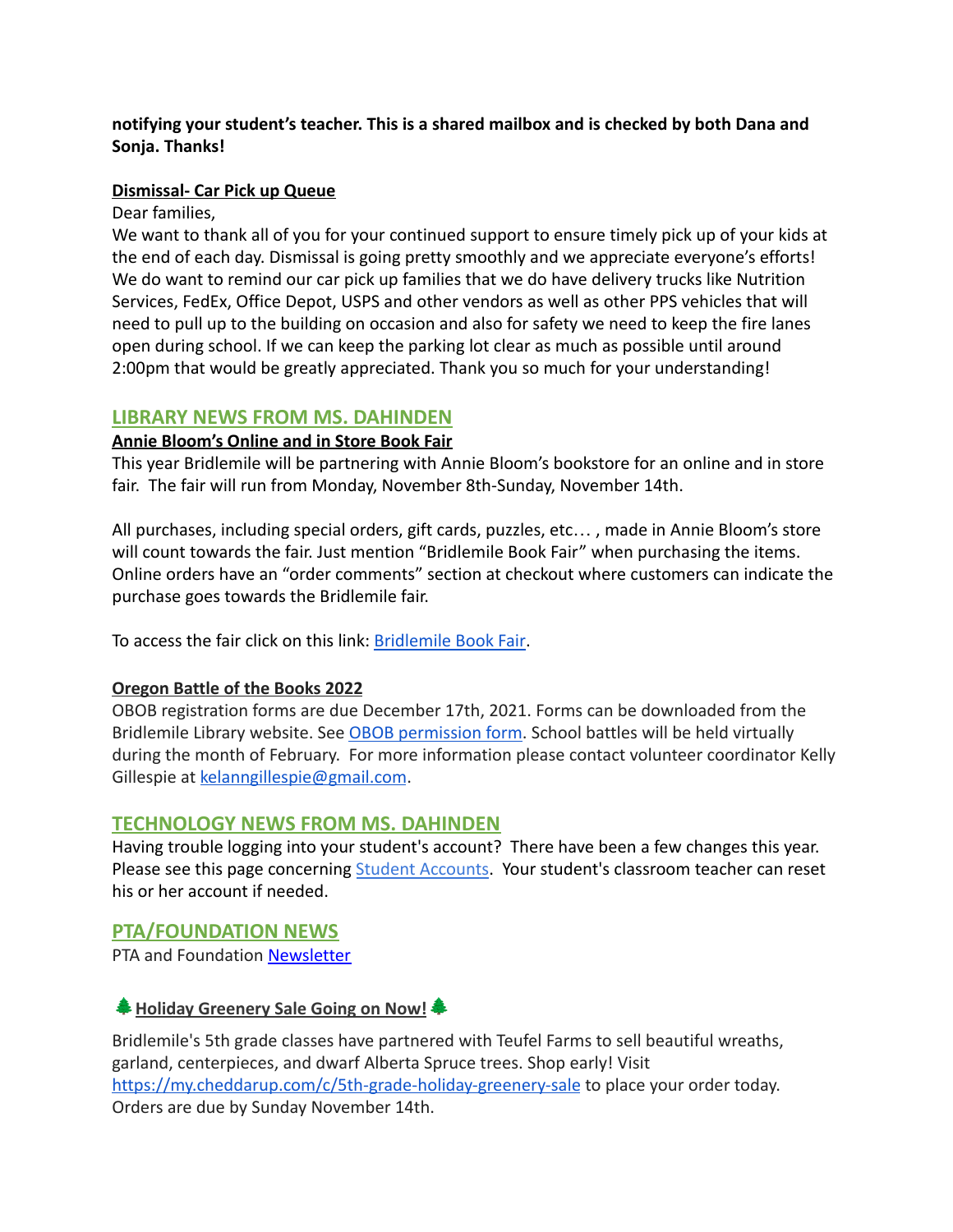Greenery will be ready for pickup on December 1st and 2nd. Questions? Contact Christie Doerr cakdoerr@gmail.com, Katherine Stanley katherine\_stanley@hotmail.com, Christina Crouse [christinacrouse@gmail.com](mailto:christinacrouse@gmail.com)

#### **Charleston Wrap Orders**

#### Hi, Bridlemile families!

Charleston Wrap orders are arriving Thursday, November 18th. Stay tuned for more information in a future Flyer.

#### **From the Foundation**

Important information and upcoming dates.

#### **EASY Donation Opportunities:**

- **Circle of Giving:** Please sign up if you haven't already [https://bridlemileschool.org/donate](http://track.spe.schoolmessenger.com/f/a/9V6FAuHVBMhdeXTty_C03Q~~/AAAAAQA~/RgRjVC-zP0QjaHR0cHM6Ly9icmlkbGVtaWxlc2Nob29sLm9yZy9kb25hdGVXB3NjaG9vbG1CCmFxM_xyYWkfEapSEGRidXJsaW5nQHBwcy5uZXRYBAAAAAE~) (you can donate as little as \$5 per month)
- **Bridlemile Bottledrop:** Email us to get signed up bridlemilebottledrop@gmail.com
- **Amazon Smiles:** Great way to donate! [https://bridlemileschool.org/pta-pay-online](http://track.spe.schoolmessenger.com/f/a/ImEuCv7TUK3FtnrwPW_UNg~~/AAAAAQA~/RgRjVC-zP0QraHR0cHM6Ly9icmlkbGVtaWxlc2Nob29sLm9yZy9wdGEtcGF5LW9ubGluZVcHc2Nob29sbUIKYXEz_HJhaR8RqlIQZGJ1cmxpbmdAcHBzLm5ldFgEAAAAAQ~~)

#### **Important Dates:**

- **December 4th & 5th** Holiday Tree Sale
- **Week of March 7th** Online Auction begins we will be sending out more information as we get closer to the date.
- **March 11th** Online Game Night Double Your Dollars we will be sending out more information as we get closer to the date.

# **COMMUNITY NEWS**

# **Lincoln Youth COED Wrestling!**

Open to Grades 2nd through 8th! Practices: Monday, Wednesday, and Friday 5:30-7:30pm Where: Skyline K-8. 11536 NW Skyline Blvd First Practice/Parent Meeting Monday November 8th! To Register please visit: [lincolnathletics.com/page/show/2215835-wrestling](http://lincolnathletics.com/page/show/2215835-wrestling) Questions? Contact: Christina Fera-Thomas @ [lincolnpdxyouthwrestling@gmail.com](mailto:lincolnpdxyouthwrestling@gmail.com) or call/text (503) 269-3200

# **West Sylvan Band Fundraiser**

What: Electronic Recycling Where: West Sylvan Middle School Parking Lot When: Saturday November 13th 12:00pm-3:00pm See this attached flyer for information: West Sylvan [Band Fundraiser](https://drive.google.com/file/d/1ldrPy9CHNM4VueSqBFWyUtIcfK7J7xie/view?usp=sharing)